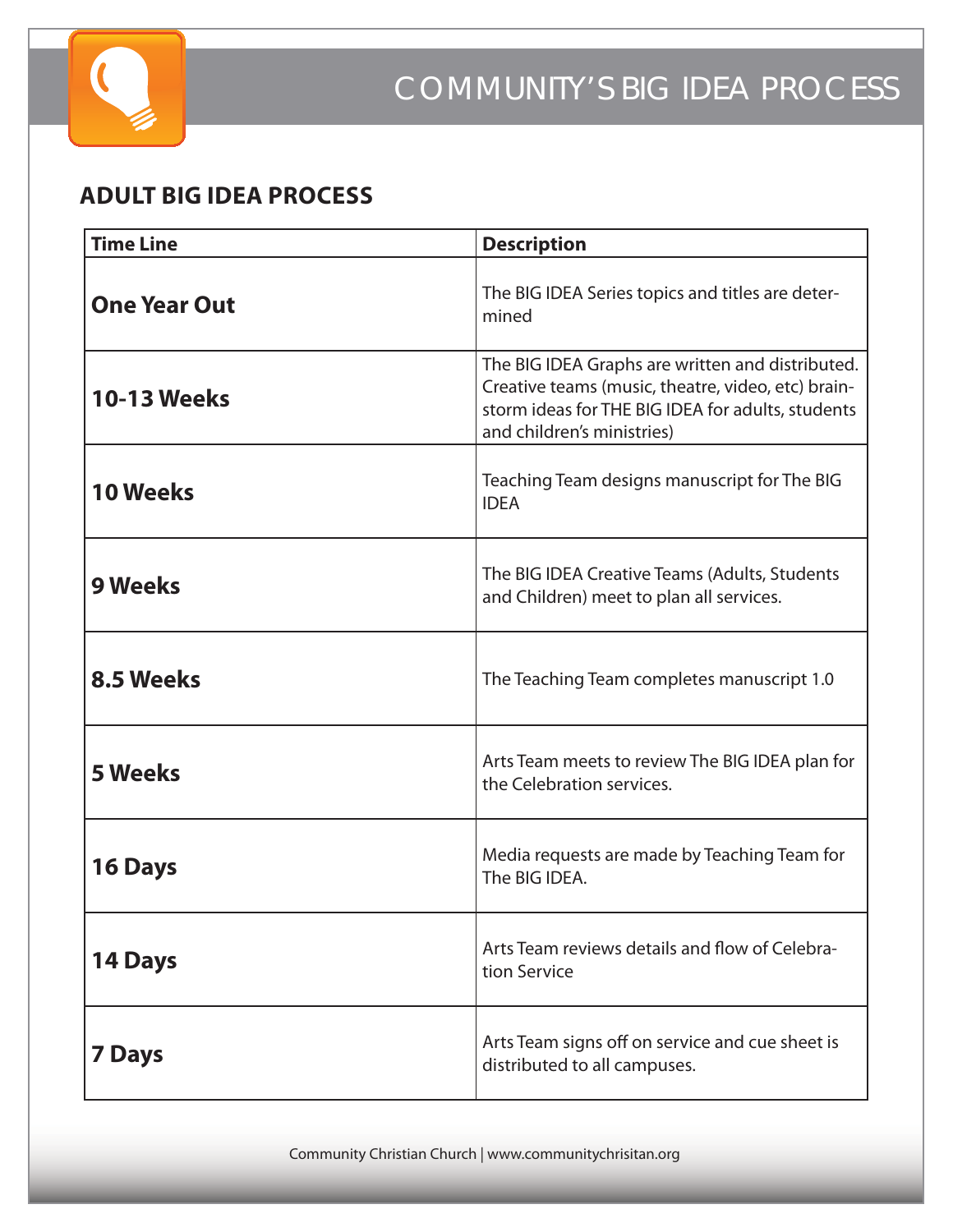

## COMMUNITY'S BIG IDEA PROCESS

#### **KID'S CITY BIG IDEA PROCESS**



| <b>Time Line</b>    | <b>Description</b>                                                                                                                   |
|---------------------|--------------------------------------------------------------------------------------------------------------------------------------|
| <b>One Year Out</b> | The BIG IDEA Series topics and titles are determined                                                                                 |
| <b>10 Weeks</b>     | The BIG IDEA Graphs are written and distributed to the Creative<br>Team.                                                             |
| <b>9 Weeks</b>      | The BIG IDEA creative teams meet to plan the elements of the Kids'<br>City Celebration and Small Group times.                        |
| <b>5 Weeks</b>      | The BIG IDEA written curriculum is completed. Supply lists are<br>posted to the group hub to allow time for purchasing and prepping. |
| <b>4 Weeks</b>      | Series production packets are assembled and distributed. Graphics<br>for the series are completed.                                   |
| 2 Weeks             | Power point and music CD's are completed.                                                                                            |
| <b>5 Days</b>       | Video products are completed.                                                                                                        |
| 2 Days              | Weekly production packets are completed and distributed to cam-<br>puses.                                                            |